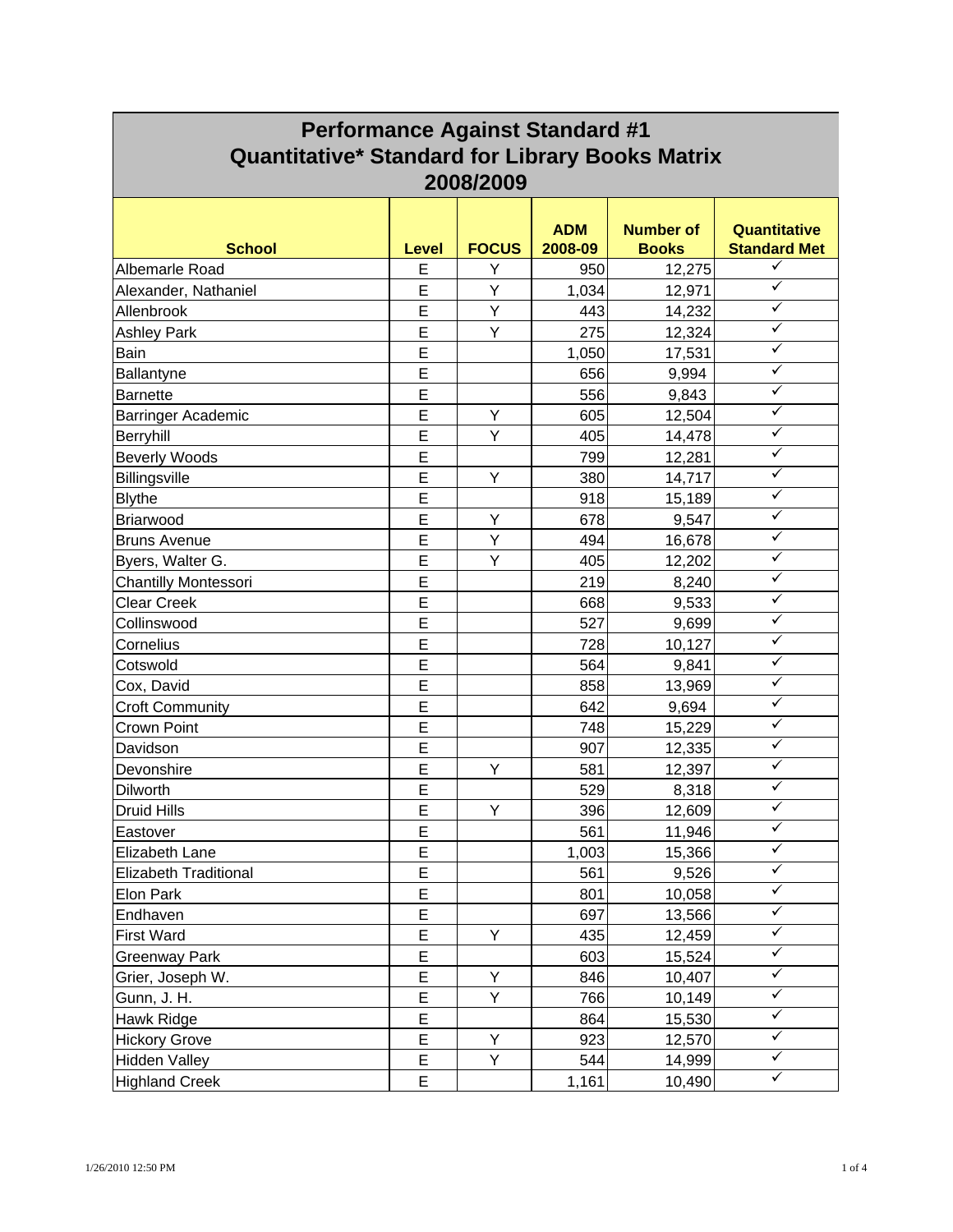| <b>Performance Against Standard #1</b><br><b>Quantitative* Standard for Library Books Matrix</b> |       |              |            |                  |                     |
|--------------------------------------------------------------------------------------------------|-------|--------------|------------|------------------|---------------------|
|                                                                                                  |       | 2008/2009    | <b>ADM</b> | <b>Number of</b> | Quantitative        |
| <b>School</b>                                                                                    | Level | <b>FOCUS</b> | 2008-09    | <b>Books</b>     | <b>Standard Met</b> |
| <b>Highland Mill Montessori</b>                                                                  | E     |              | 219        | 9,527            | ✓                   |
| <b>Highland Renaissance</b>                                                                      | E     | Υ            | 559        | 13,291           | $\checkmark$        |
| <b>Hornets Nest</b>                                                                              | E     | Υ            | 964        | 16,264           | $\checkmark$        |
| Huntersville                                                                                     | E     |              | 780        | 10,403           | ✓                   |
| <b>Huntingtowne Farms</b>                                                                        | E     | Y            | 609        | 10,945           | $\checkmark$        |
| Idlewild                                                                                         | E     | Υ            | 747        | 12,095           | $\checkmark$        |
| Irwin Avenue                                                                                     | E     | Y            | 522        | 14,445           | ✓                   |
| Lake Wylie                                                                                       | E     |              | 981        | 14,901           | ✓                   |
| Lansdowne                                                                                        | E     |              | 555        | 13,188           | ✓                   |
| Lebanon Road                                                                                     | E     |              | 844        | 14,291           | $\checkmark$        |
| Lincoln Heights                                                                                  | E     | Υ            | 335        | 9,129            | $\checkmark$        |
| Long Creek                                                                                       | E     |              | 448        | 13,310           | $\checkmark$        |
| <b>Mallard Creek</b>                                                                             | E     |              | 687        | 10,064           | ✓                   |
| <b>Matthews</b>                                                                                  | E     |              | 1,084      | 14,576           | ✓                   |
| McAlpine                                                                                         | E     |              | 589        | 15,246           | $\checkmark$        |
| McKee Road                                                                                       | E     |              | 539        | 17,695           | ✓                   |
| Merry Oaks                                                                                       | E     | Υ            | 606        | 13,016           | ✓                   |
| Montclaire                                                                                       | E     | Y            | 440        | 13,124           | $\checkmark$        |
| Morehead, John                                                                                   | E     |              | 701        | 11,260           | $\checkmark$        |
| Mountain Island                                                                                  | E     |              | 1,106      | 10,725           | $\checkmark$        |
| <b>Myers Park Traditional</b>                                                                    | E     |              | 745        | 12,069           | ✓                   |
| <b>Nations Ford</b>                                                                              | E     | Υ            | 599        | 14,654           | $\checkmark$        |
| <b>Newell</b>                                                                                    | E     | Υ            | 847        | 12,147           | $\checkmark$        |
| Oakdale                                                                                          | E     | Y            | 631        | 9,217            | $\checkmark$        |
| Oakhurst                                                                                         | E     |              | 610        | 9,525            | ✓                   |
| Oaklawn                                                                                          | E     |              | 414        | 11,382           | ✓                   |
| Olde Providence                                                                                  | E     |              | 657        | 7,788            | $\checkmark$        |
| Park Road Montessori                                                                             | Е     |              | 383        | 9,498            | $\checkmark$        |
| Paw Creek                                                                                        | Ε     |              | 953        | 10,925           | ✓                   |
| Pawtuckett                                                                                       | E     | Y            | 257        | 11,372           | ✓                   |
| Pineville                                                                                        | E     |              | 662        | 13,641           | $\checkmark$        |
| Pinewood                                                                                         | E     | Υ            | 477        | 11,235           | $\checkmark$        |
| <b>Piney Grove</b>                                                                               | E     | Υ            | 815        | 10,903           | $\checkmark$        |
| Polo Ridge                                                                                       | E     |              | 779        | 10,086           | $\checkmark$        |
| <b>Providence Spring</b>                                                                         | E     |              | 866        | 12,674           | $\checkmark$        |
| Rama Road                                                                                        | E     | Υ            | 577        | 14,357           | $\checkmark$        |
| <b>Reedy Creek</b>                                                                               | E     |              | 856        | 8,972            | $\checkmark$        |
| <b>Reid Park</b>                                                                                 | E     | Υ            | 587        | 12,559           | ✓                   |
| Sedgefield                                                                                       | E     | Υ            | 425        | 13,224           | ✓                   |
| Selwyn                                                                                           | Е     |              | 707        | 13,994           | $\checkmark$        |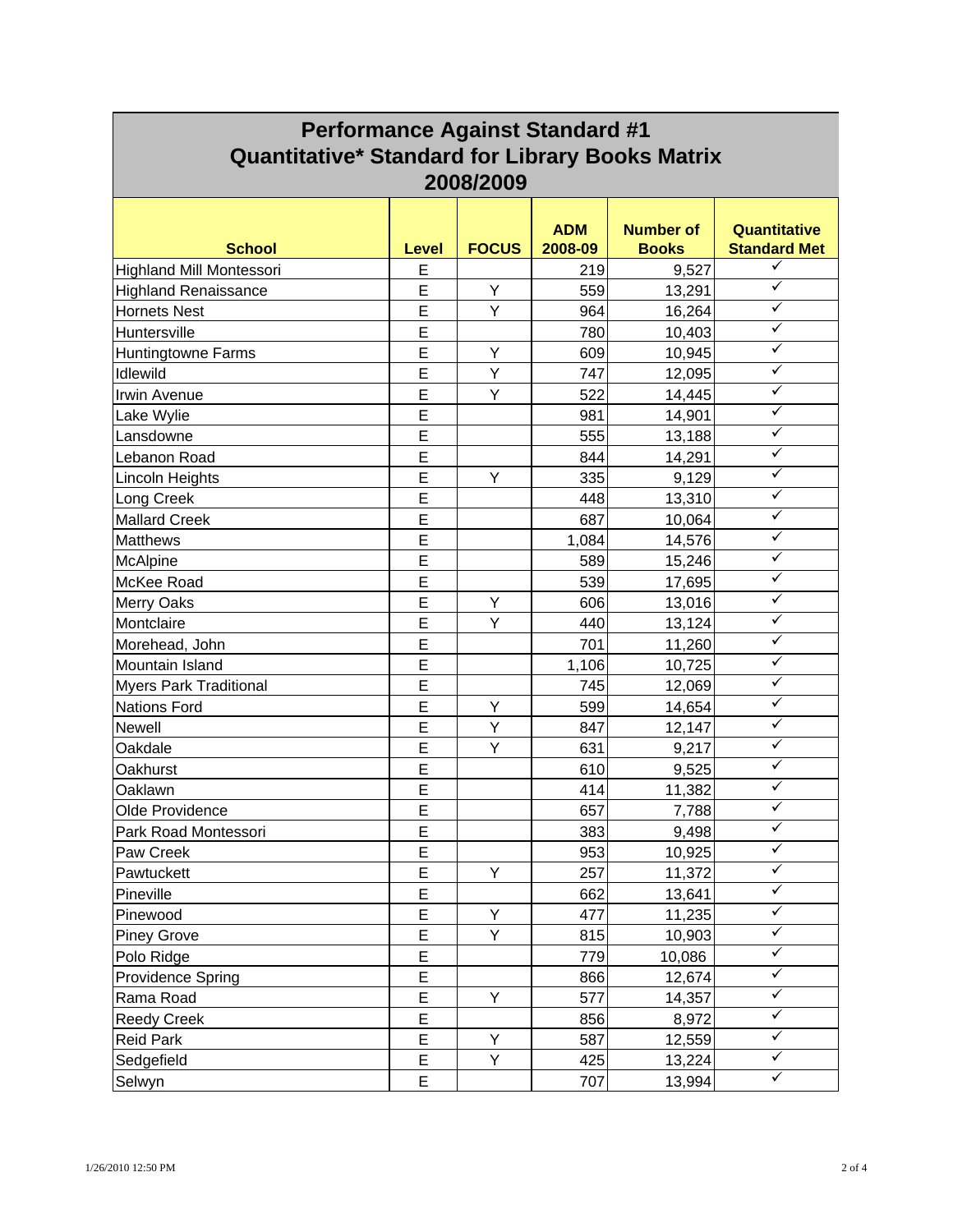| <b>Performance Against Standard #1</b><br><b>Quantitative* Standard for Library Books Matrix</b> |              |              |                       |                                  |                                     |
|--------------------------------------------------------------------------------------------------|--------------|--------------|-----------------------|----------------------------------|-------------------------------------|
| 2008/2009                                                                                        |              |              |                       |                                  |                                     |
| <b>School</b>                                                                                    | <b>Level</b> | <b>FOCUS</b> | <b>ADM</b><br>2008-09 | <b>Number of</b><br><b>Books</b> | Quantitative<br><b>Standard Met</b> |
| <b>Shamrock Gardens</b>                                                                          | E            | Υ            | 339                   | 14,609                           | $\checkmark$                        |
| Sharon                                                                                           | E            |              | 628                   | 10,294                           | $\checkmark$                        |
| Smithfield                                                                                       | E            |              | 604                   | 11,625                           | $\checkmark$                        |
| Statesville Road                                                                                 | E            | Υ            | 554                   | 11,051                           | ✓                                   |
| <b>Steele Creek</b>                                                                              | E            |              | 1,212                 | 10,815                           | $\checkmark$                        |
| Sterling                                                                                         | E            | Υ            | 534                   | 12,985                           | $\checkmark$                        |
| Thomasboro                                                                                       | E            | Y            | 383                   | 12,004                           | $\checkmark$                        |
| <b>Torrence Creek</b>                                                                            | E            |              | 1,321                 | 13,135                           | ✓                                   |
| Tuckaseegee                                                                                      | E            | Y            | 781                   | 12,153                           | ✓                                   |
| <b>University Meadows</b>                                                                        | E            |              | 1,187                 | 12,377                           | $\checkmark$                        |
| <b>University Park</b>                                                                           | E            | Υ            | 515                   | 11,376                           | $\checkmark$                        |
| Villa Heights                                                                                    | E            |              | 304                   | 7,758                            | $\checkmark$                        |
| Washam, J. V.                                                                                    | E            |              | 866                   | 9,873                            | ✓                                   |
| <b>Westerly Hills</b>                                                                            | E            | Υ            | 296                   | 12,182                           | $\checkmark$                        |
| Whitewater Academy                                                                               | E            | Ÿ            | 409                   | 10,092                           | ✓                                   |
| <b>Winding Springs</b>                                                                           | E            |              | 549                   | 13,254                           | ✓                                   |
| <b>Windsor Park</b>                                                                              | E            | Y            | 741                   | 15,629                           | ✓                                   |
| <b>Winget Park</b>                                                                               | E            |              | 1,201                 | 9,787                            | ✓                                   |
| Winterfield                                                                                      | E            | Y            | 628                   | 11,058                           | $\checkmark$                        |
| Albemarle Road                                                                                   | M            | Y            | 798                   | 13,761                           | $\checkmark$                        |
| Alexander, J.M.                                                                                  | M            |              | 1,412                 | 15,463                           | $\checkmark$                        |
| <b>Bailey</b>                                                                                    | M            |              | 1,230                 | 12,740                           | $\checkmark$                        |
| <b>Bradley</b>                                                                                   | M            |              | 1,149                 | 16,822                           | $\checkmark$                        |
| Carmel                                                                                           | M            |              | 1,005                 | 10,522                           | ✓                                   |
| Cochrane                                                                                         | M            | Y            | 616                   | 11,336                           | ✓                                   |
| <b>Community House</b>                                                                           | M            |              | 1,482                 | 14,840                           | ✓                                   |
| Coulwood                                                                                         | M            | Y            | 1,119                 | 13,296                           | $\checkmark$                        |
| Crestdale                                                                                        | M            |              | 985                   | 14,722                           | $\checkmark$                        |
| Davidson IB                                                                                      | M            |              | 247                   | 5,338                            | ✓                                   |
| Eastway                                                                                          | M            | Y            | 859                   | 15,146                           | ✓                                   |
| Graham, Alexander                                                                                | M            |              | 1,129                 | 9,876                            | $\checkmark$                        |
| Kennedy                                                                                          | M            | Υ            | 675                   | 13,120                           | $\checkmark$                        |
| King, Martin Luther Jr.                                                                          | M            | Υ            | 899                   | 14,644                           | $\checkmark$                        |
| Martin, James                                                                                    | M            | Υ            | 1,374                 | 18,341                           | $\checkmark$                        |
| <b>McClintock</b>                                                                                | M            | Y            | 655                   | 15,415                           | $\checkmark$                        |
| Mint Hill                                                                                        | M            |              | 1272                  | 14,481                           | $\checkmark$                        |
| Northeast                                                                                        | M            |              | 907                   | 13,145                           | $\checkmark$                        |
| Northridge                                                                                       | M            | Υ            | 851                   | 13,895                           | ✓                                   |
| Piedmont                                                                                         | M            |              | 989                   | 11,646                           | ✓                                   |
| <b>Quail Hollow</b>                                                                              | М            | Υ            | 899                   | 9,310                            | $\checkmark$                        |